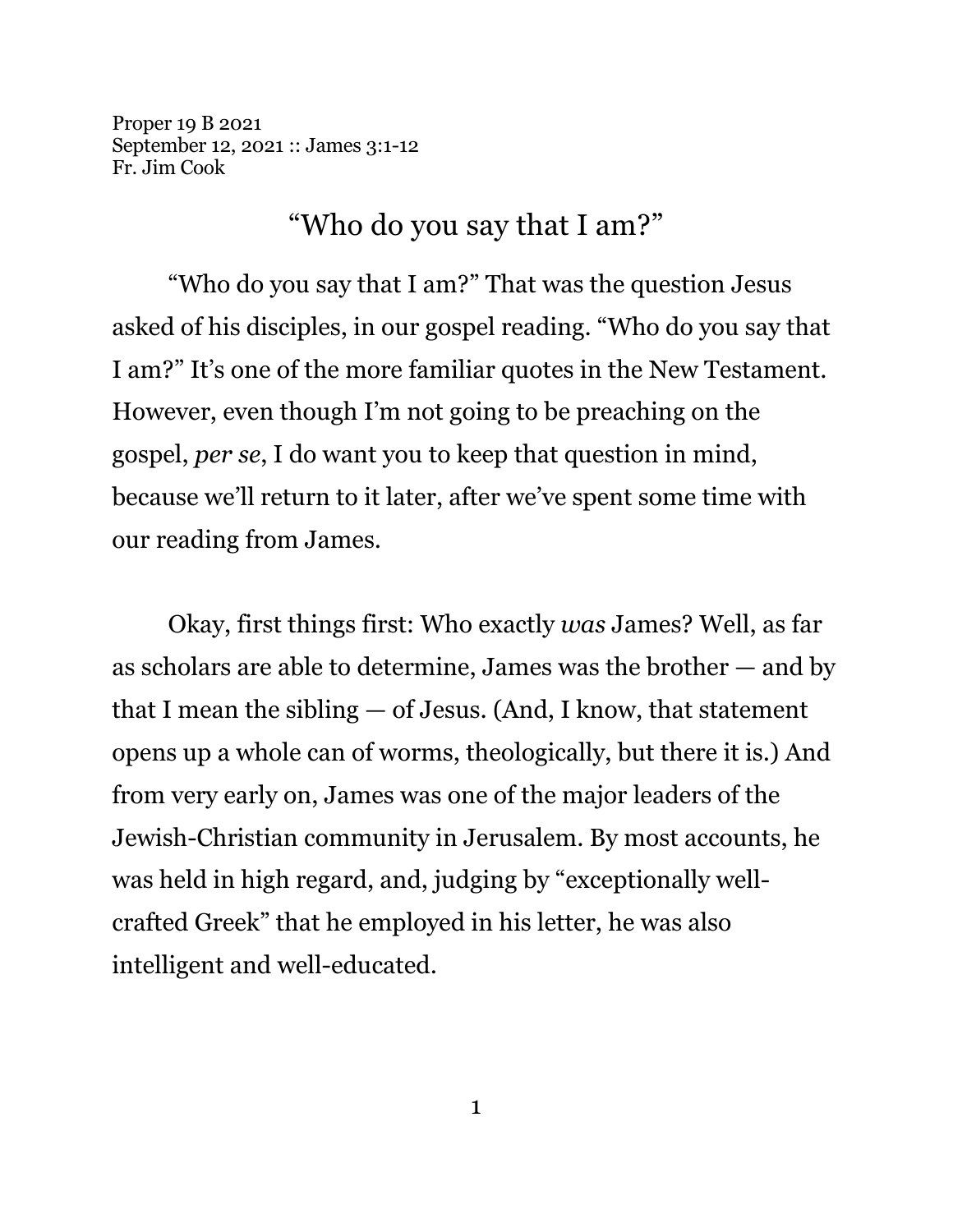Now, what we heard this morning, in that small excerpt from James's letter, is a self-contained essay, whose topic is *the power and effects of human speech*.

And this isn't the first time for James to broach this topic. Earlier in his letter, in the first chapter, James advised his readers to "be quick to listen," and "slow to speak." And the reason James returns to this subject, in the third chapter, is probably because he understood the power of the spoken word.

And while he was writing these words, I can easily imagine James recalling other examples of the power of the spoken word, that he had encountered in scripture, and especially in the first Genesis creation story. Because, there, when God *speaks*, good things happen. For example, when God speaks, light comes from darkness. When God speaks, chaos is brought into order. And when God speaks, the human race appears out of a handful of dust.

The spoken word can have *that* kind of power.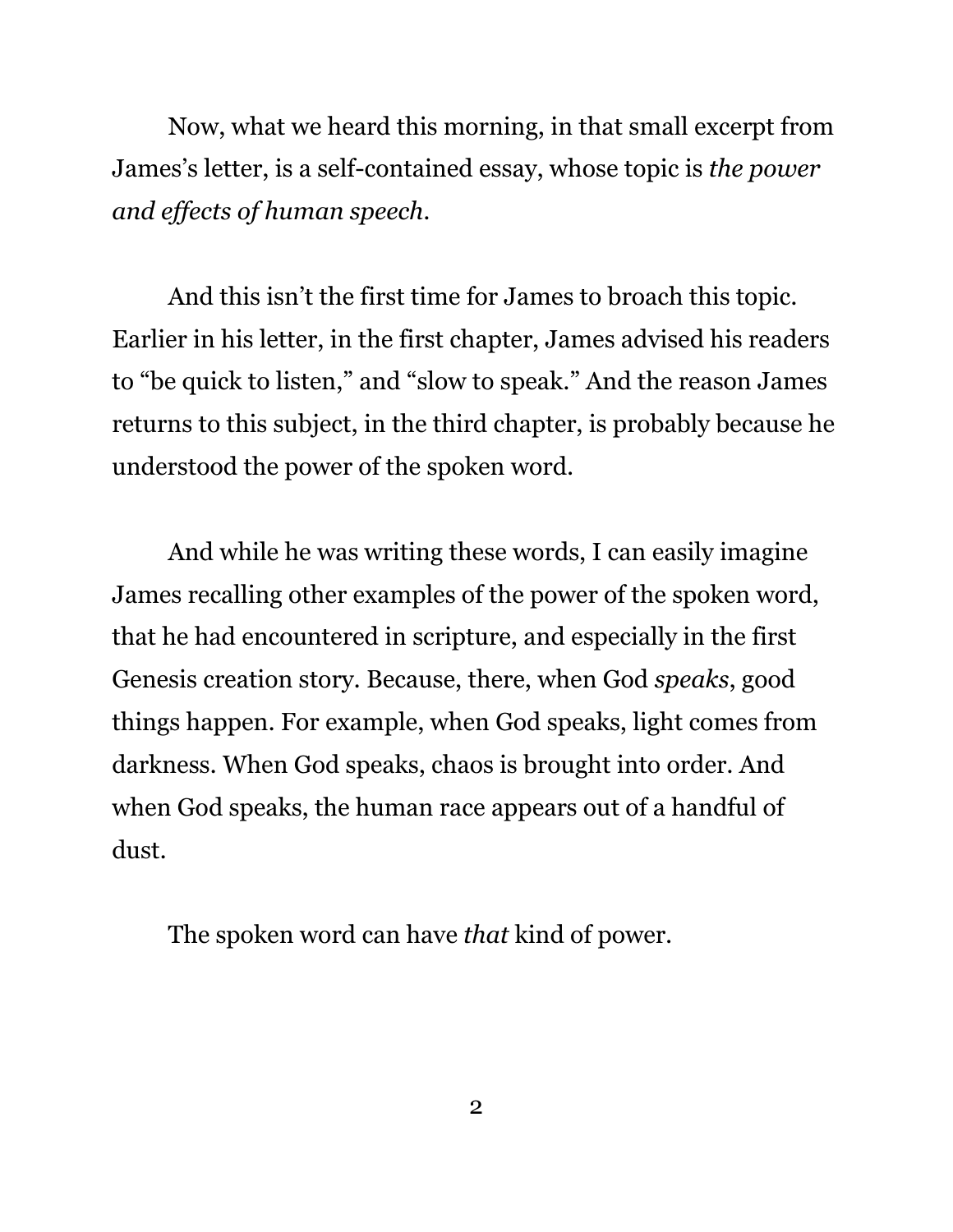And the scriptural claim that humanity was made in the image and likeness of God, is supported by the fact that we humans have been given something no other creature possesses: The capacity to speak with power and effect; the capacity to speak, and change the world around us.

And so, James knows the good that can come from the human tongue; but he has also seen enough to know that *evil* can come from it as well. The spoken word is like a two-edged blade: It can be used like a scalpel, to heal, or like a sword, to harm.

If you ever worked for someone who was quick with words of praise for a job well done, or generous with words of encouragement when the job was difficult, then you know how those words shaped your outlook in *positive* ways.

And if you've ever known a child who's been told repeatedly — by a parent, or sibling, or friend — that they're stupid, or that they're unreliable, or that they'll amount to no good, then you have seen someone who will likely become what those words could only presume.

3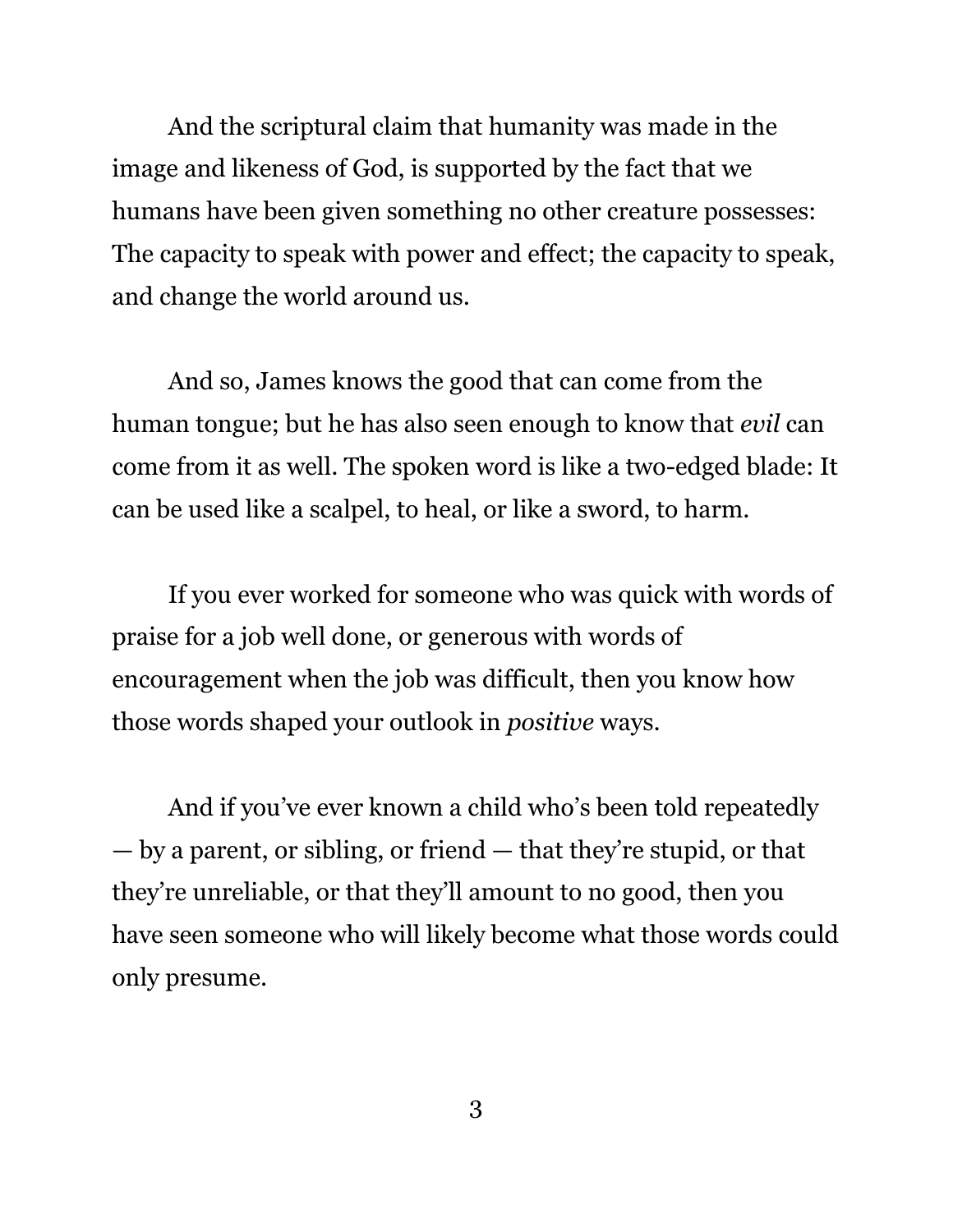The human tongue  $-$  the words we use  $-$  can create a life, or destroy a life. Our words can build people up, or break them down. Our words can encourage or discourage ... and the one, just as easily, and just as quickly, as the other. And so, it really is no surprise that James advises us to be "quick to listen" and "slow to speak." And the wisdom in those words, should be obvious to everyone.

In preparing for my remarks this morning, I tried to find a good personal story to illustrate all this. But then I realized that, each and every one of us here, has a veritable treasure-trove of examples that make my point.

You see, I'd be willing to wager that every person in this room — no matter your age, your background, your education that every person in this room can remember at least one condemning word, or one critical sentence, that was spoken *to* you, or *about* you in your hearing, by someone whose opinion you valued.

And I'd be willing to wager as well, that not only can you remember the words themselves, but also that you can even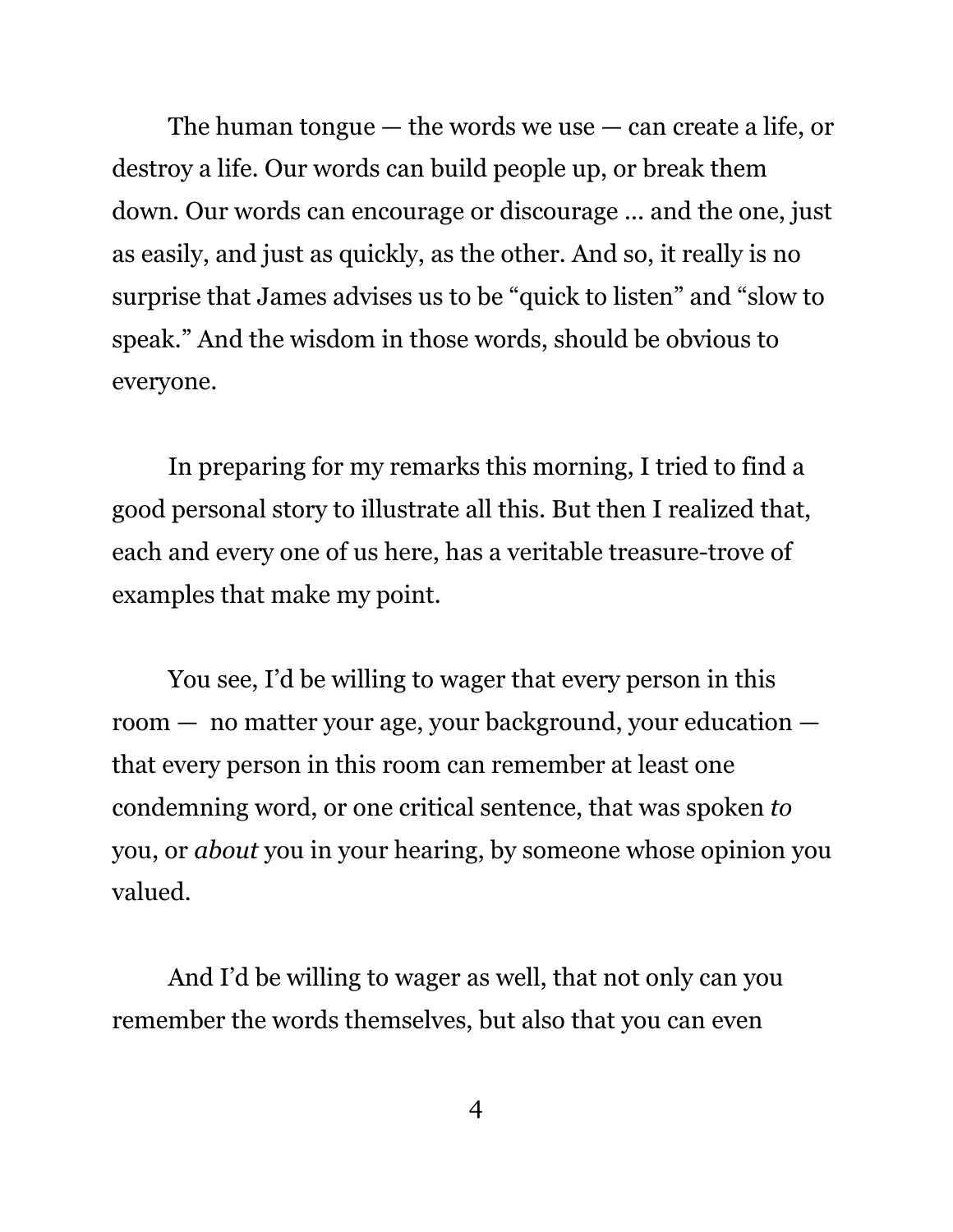remember the negative feelings that were evoked by those words. I'll bet that you can still remember the shame you felt, or the sadness you felt, or the pain you felt.

I have such memories, even though, in some cases, more than forty or fifty years have passed.

And didn't those words affect the way we thought about ourselves? And didn't those words shape the way we looked at the world? And didn't those words shape the way we related to other people?

Our words have real power; I mean, not like God's words, which can create something from nothing. But our words can certainly take the people around  $us - a$  child, a spouse, a co-worker, a neighbor — and transform them, for better or worse.

And we've always known that this was the case. And we've always know, that the depth of a person's wisdom and compassion, can often be *better* measured by the words which were *not* spoken, rather than by the words which *were* spoken.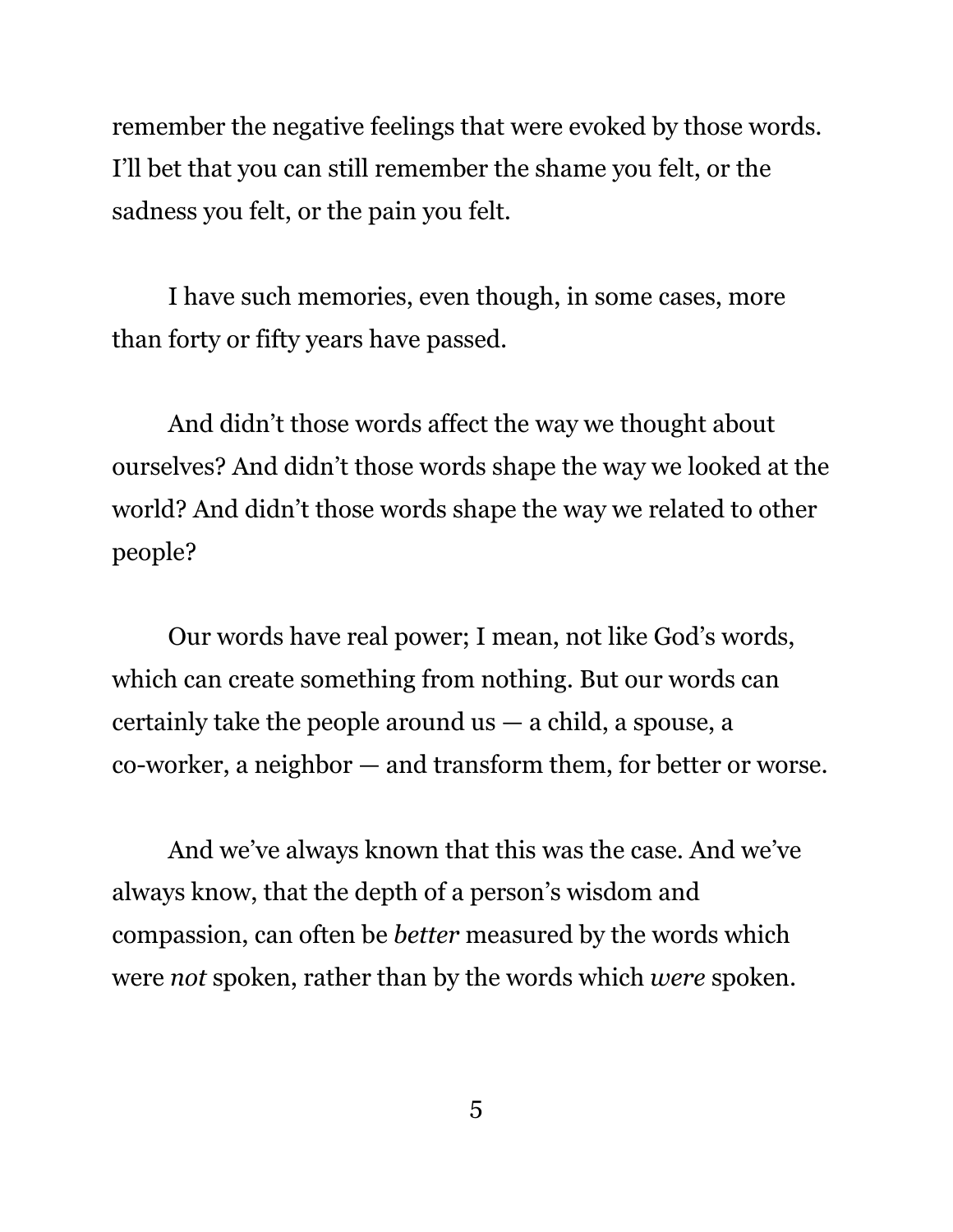And although James' contemporaries were fairly optimistic about the possibility of bringing human speech into line with reason and virtue, James himself was a bit more pessimistic, when he writes:

> "For every species of beast and bird, of reptile and sea creature, can be tamed and has been tamed by the human species, but no one can tame the [human] tongue" (3:7-8).

This would be a fairly depressing sermon, and one which you might wish to forget, but for the fact that I'm also going to remind you of one important fact: That God always provides us with a way towards redemption and renewal ... and that, through our words as well.

When Peggy and I were new parents, we had an entire collection of parenting books. And a rare bit of wisdom and insight came from one author in particular. She wrote that, when parents are dealing with their children, to remember that one word of criticism must be balanced by ten words of praise. Let me say that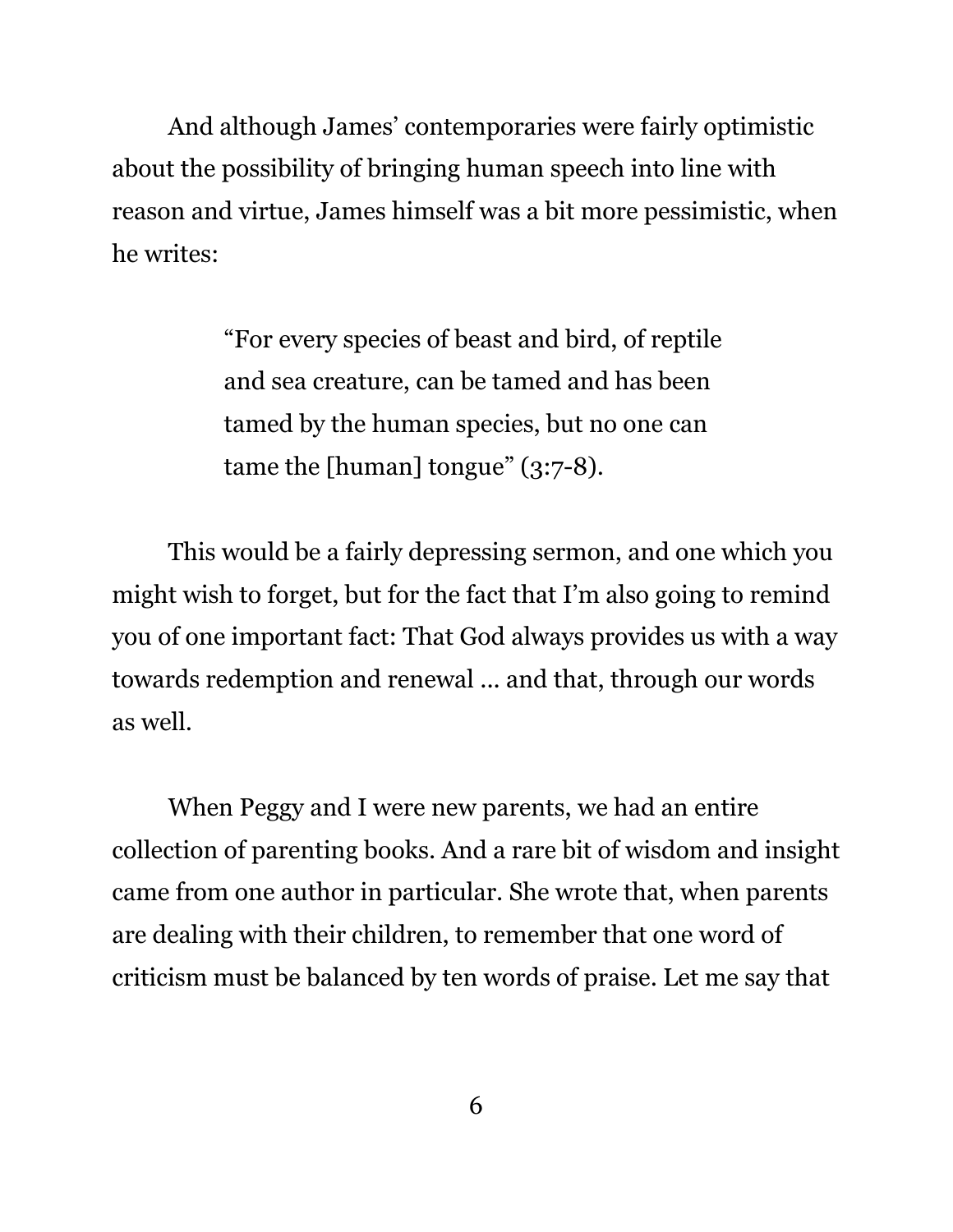again: One word of criticism must be balanced by ten words of praise.

In other words, the damage done by one word of criticism, is ten times greater than the good that can be done by one word of praise. Therefore, if a word of admonishment is needed — or if a word of criticism escapes your lips — ten words of praise or encouragement are needed to offset any damage done. *Our words are that powerful*. And I hope that, as the grandparents of a threeyear-old and a four-month-old, Peggy and I will never forget that.

And so, "Who do you say that I am?" Again, that was the question Jesus posed to his disciples. And he asked because he really did want to know what people thought about him, and whether they understood who he was, and what he was about.

But, you know, we ask that question of each other as well. And we ask it in a variety of ways. But when we do ask it, it seems like there's more at stake. Because when we ask it, we're looking for reassurance, and to reinforce the good that we want to believe about ourselves. We ask, because we want a reason to be hopeful and confident about the world, and our place in it.

7